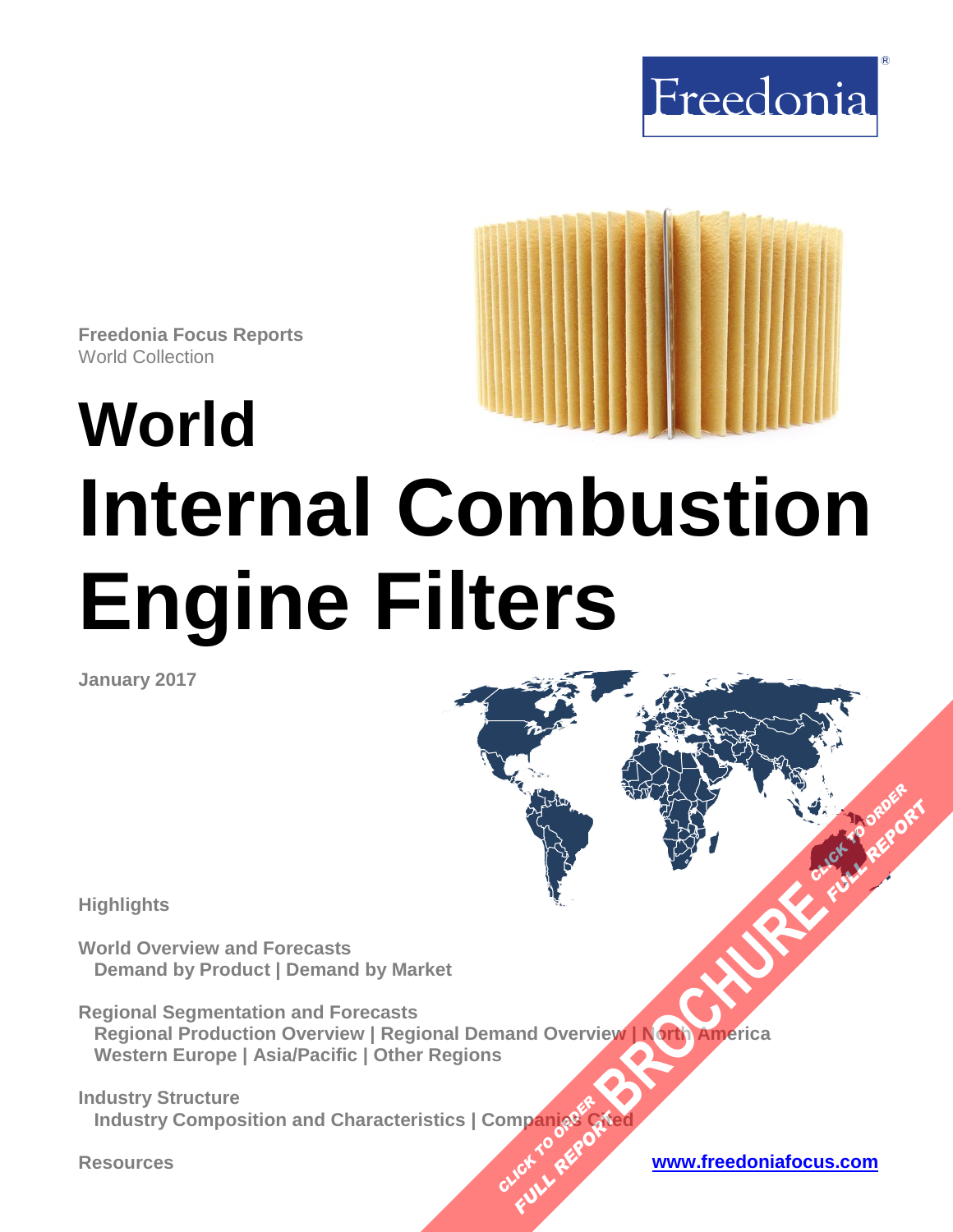# <span id="page-1-0"></span>ABOUT THIS REPORT

# Scope & Method

This report forecasts total world demand in 2020 for internal combustion engine (ICE) filters by product, market, and major world region in US dollars at the manufacturers' level. Product segments include:

- oil filters
- air intake filters
- fuel filters
- other filters such as cabin air, diesel particulate, and brake fluid filters.

For the purposes of this report, demand for diesel particulate filters refers to the uncoated filter substrate (or filter core), not the entire filter system. Membranes are excluded from the scope of this report.

Reported markets encompass:

- motor vehicles
- other transport equipment such as locomotives, motorcycles, and snowmobiles
- off-highway equipment and other markets, including stationary ICEcontaining equipment such as generators.

Major world regions include North America, Western Europe, Asia/Pacific, and all other regions. Demand by product and market segment is also forecast for each major world region.

To illustrate historical trends world, product, market, and regional demand (including product and market segments) are provided for 2010 and 2015.

Finally, world shipments are segmented by major world region and provided for 2010, 2015, and 2020.

This report quantifies trends in terms of compound annual growth rates (CAGRs), which, by definition, employ in their calculation only the first and last datapoints over a period. The CAGR is used to describe forecast growth, defined as the trend beginning in the base year and ending in the forecast year. Forecasts are developed via the identification and analysis of pertinent statistical relationships and other historical trends and events, as well as their expected impact over the forecast period. Readers are encouraged to consider historical volatility when assessing particular annual values along the forecast trend, including in the forecast year. Unless otherwise indicated, historical demand and production values are expressed in US dollars at the prevailing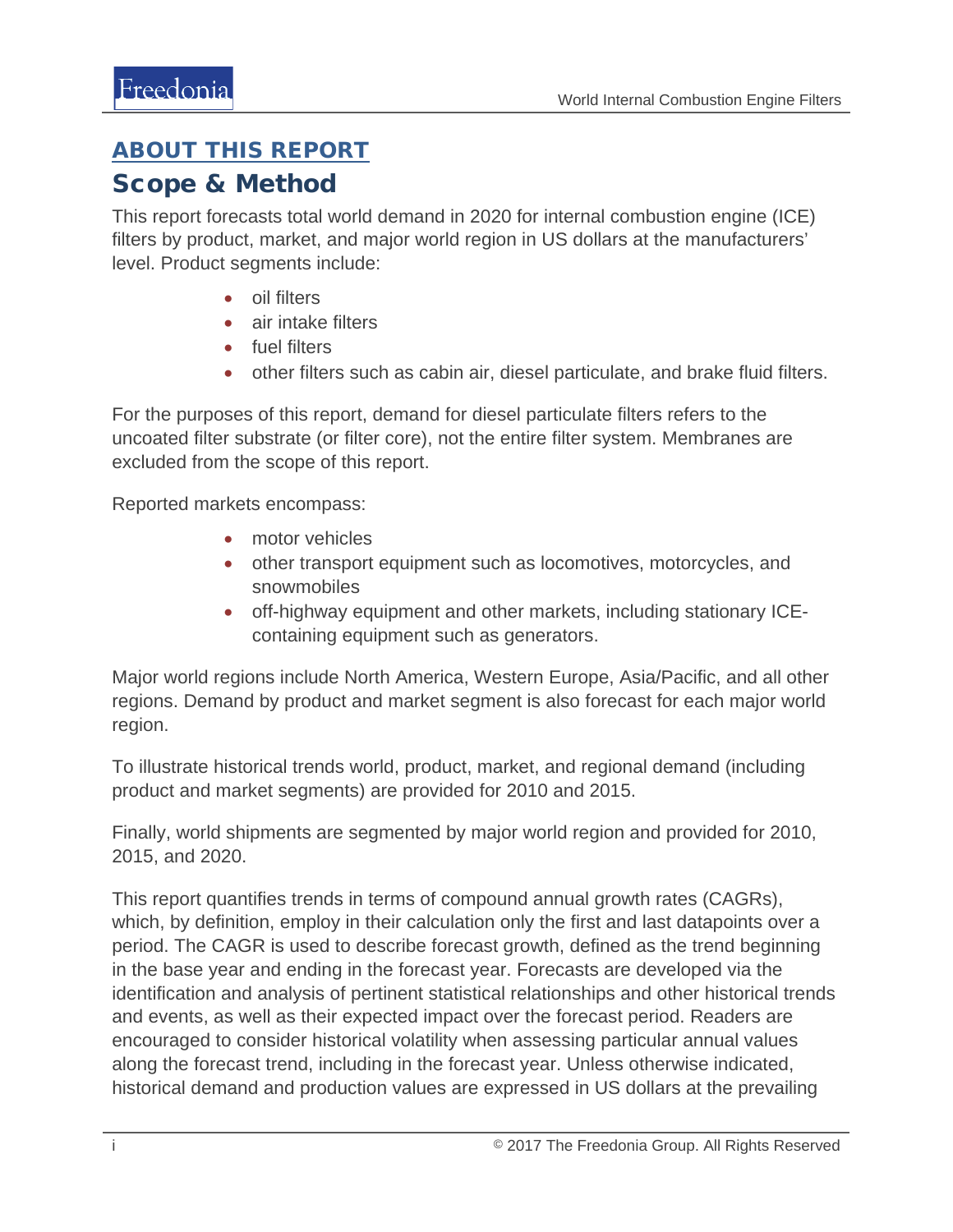rate of exchange with local currencies. Forecasts to 2020, however, assume a fixed 2015 exchange rate.

Other various topics, including profiles of pertinent leading suppliers, are covered in this report. A full outline of report items by page is available in the [Table of Contents.](#page-3-0)

# Sources

*World Internal Combustion Engine Filters* (FW70035) is based on [a comprehensive](http://www.freedoniagroup.com/DocumentDetails.aspx?ReferrerId=FL-FOCUS&studyid=3481)  [industry study](http://www.freedoniagroup.com/DocumentDetails.aspx?ReferrerId=FL-FOCUS&studyid=3481) published by The Freedonia Group in January 2017. Reported findings represent the synthesis and analysis of data from various primary, secondary, macroeconomic, and demographic sources including:

- firms participating in the industry, and their suppliers and customers
- government/public agencies
- national, regional, and international non-governmental organizations
- trade associations and their publications
- the business and trade press
- indicator forecasts by The Freedonia Group
- the findings of other industry studies by The Freedonia Group.

Specific sources and additional resources are listed in the **Resources** section of this publication for reference and to facilitate further research.

# Industry Codes

The topic of this report is related to the following industry codes:

| <b>NAICS/SCIAN 2007</b>                       |                                                                                                                                                                                 | <b>SIC</b>                     |                                                                                                                                                                                                                |
|-----------------------------------------------|---------------------------------------------------------------------------------------------------------------------------------------------------------------------------------|--------------------------------|----------------------------------------------------------------------------------------------------------------------------------------------------------------------------------------------------------------|
| North American Industry Classification System |                                                                                                                                                                                 | <b>Standard Industry Codes</b> |                                                                                                                                                                                                                |
| 333411<br>333999<br>334419<br>336399          | Air Purification Equipment Mfg<br>All Other Miscellaneous General<br><b>Purpose Machinery Mfg</b><br><b>Other Electronic Component Mfg</b><br>All Other Motor Vehicle Parts Mfg | 3564<br>3569<br>3679<br>3714   | Industrial and Commercial Fans and<br><b>Blowers and Air Purification Equipment</b><br>General Industrial Machinery and<br>Equipment, NEC<br>Electronic Components, NEC<br>Motor Vehicle Parts and Accessories |

# Copyright & Licensing

The full report is protected by copyright laws of the United States of America and international treaties. The entire contents of the publication are copyrighted by The Freedonia Group.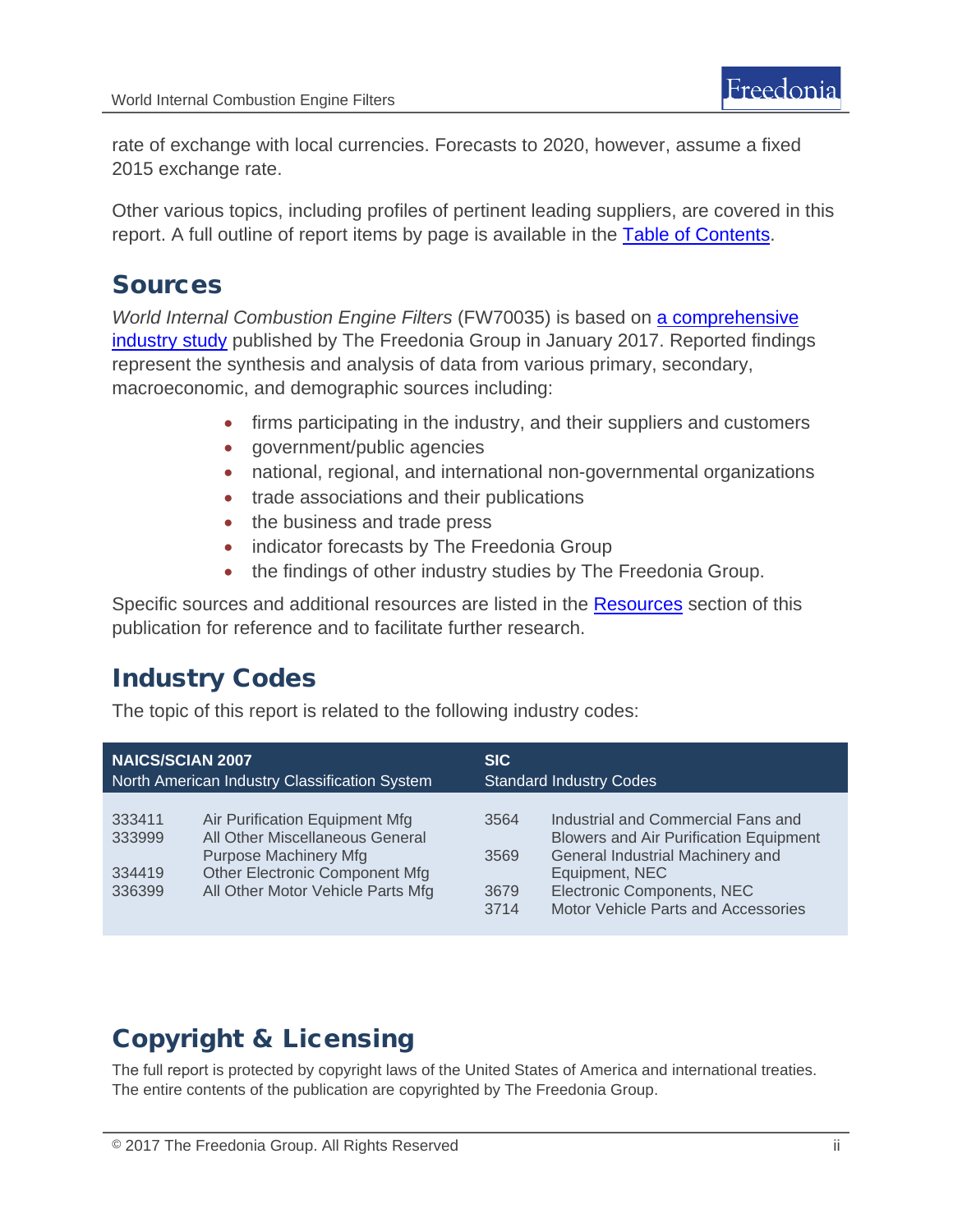# <span id="page-3-0"></span>**Table of Contents**

#### **Section**

| Chart 3   World ICE Filter Demand by Market; 2010, 2015, 2020 (US\$ mil) 10             |  |  |  |
|-----------------------------------------------------------------------------------------|--|--|--|
|                                                                                         |  |  |  |
|                                                                                         |  |  |  |
|                                                                                         |  |  |  |
| Chart 4   World ICE Filter Demand by Market Share; 2010, 2015, 2020 (%)  14             |  |  |  |
|                                                                                         |  |  |  |
|                                                                                         |  |  |  |
| Chart 5   World ICE Filter Shipments by Region; 2010, 2015, 2020 (US\$ mil) 15          |  |  |  |
| Chart 6   World ICE Filter Shipments by Region Share; 2010, 2015, 2020 (%) 16           |  |  |  |
|                                                                                         |  |  |  |
| Chart 7   World ICE Filter Demand by Region; 2010, 2015, 2020 (US\$ mil)  17            |  |  |  |
| Chart 8   World ICE Filter Demand by Region Share; 2010, 2015, 2020 (%)  18             |  |  |  |
|                                                                                         |  |  |  |
| Chart 9   North America: ICE Filter Demand by Product; 2010, 2015, 2020 (US\$ mil) 19   |  |  |  |
| Chart 10   North America: ICE Filter Demand by Market; 2010, 2015, 2020 (US\$ mil)20    |  |  |  |
|                                                                                         |  |  |  |
| Chart 11   Western Europe: ICE Filter Demand by Product; 2010, 2015, 2020 (US\$ mil)21  |  |  |  |
| Chart 12   Western Europe: ICE Filter Demand by Market; 2010, 2015, 2020 (US\$ mil) 22  |  |  |  |
|                                                                                         |  |  |  |
| Chart 13   Asia/Pacific: ICE Filter Demand by Product; 2010, 2015, 2020 (US\$ mil)23    |  |  |  |
| Chart 14   Asia/Pacific: ICE Filter Demand by Market; 2010, 2015, 2020 (US\$ mil)  24   |  |  |  |
|                                                                                         |  |  |  |
| Chart 15   Other Regions: ICE Filter Demand by Region; 2010, 2015, 2020 (US\$ mil)  25  |  |  |  |
|                                                                                         |  |  |  |
|                                                                                         |  |  |  |
| Chart 16   Other Regions: ICE Filter Demand by Product; 2010, 2015, 2020 (US\$ mil)  28 |  |  |  |
|                                                                                         |  |  |  |
|                                                                                         |  |  |  |
|                                                                                         |  |  |  |
|                                                                                         |  |  |  |
|                                                                                         |  |  |  |
|                                                                                         |  |  |  |
|                                                                                         |  |  |  |

To return here, click on any Freedonia logo or the Table of Contents link in report footers.<br>PDF bookmarks are also available for navigation.